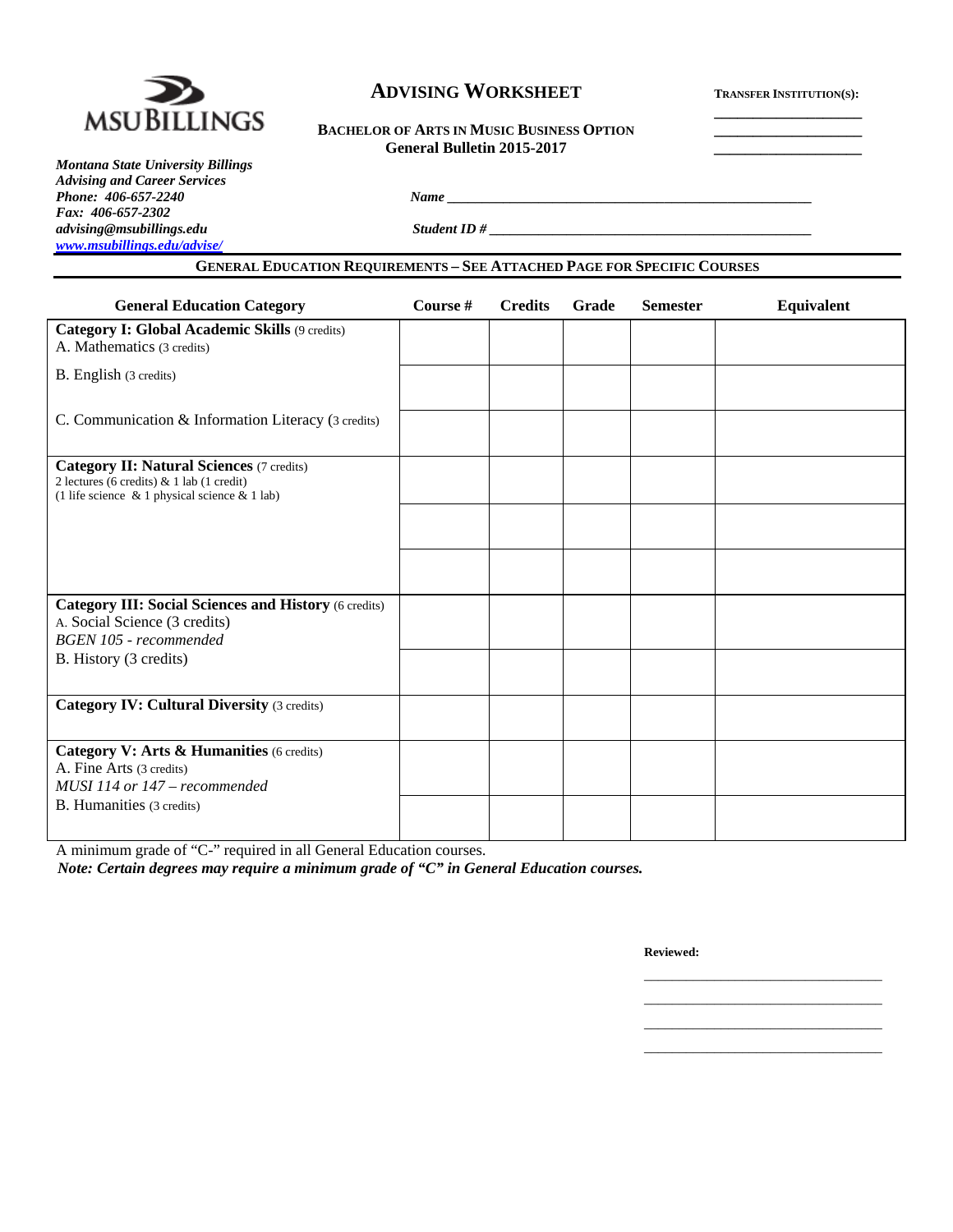# **GENERAL EDUCATION REQUIREMENTS**

| <b>CATEGORY I: GLOBAL ACADEMIC SKILLS</b><br><b>9</b> credits |                                                                |                                                               |   |  |  |  |  |
|---------------------------------------------------------------|----------------------------------------------------------------|---------------------------------------------------------------|---|--|--|--|--|
|                                                               | Students are required to take one course from each subcategory |                                                               |   |  |  |  |  |
|                                                               |                                                                | <b>Subcategory A - Mathematics</b><br>3 credits               |   |  |  |  |  |
| M                                                             | 105                                                            | Contemporary Mathematics                                      | 3 |  |  |  |  |
| М                                                             | 114                                                            | <b>Extended Technical Mathematics</b>                         | 3 |  |  |  |  |
| M                                                             | 121                                                            | College Algebra                                               | 3 |  |  |  |  |
| М                                                             | 122                                                            | College Trigonometry                                          | 3 |  |  |  |  |
| М                                                             | 131                                                            | Mathematics for Elementary Teachers II                        | 3 |  |  |  |  |
| М                                                             | 143                                                            | <b>Finite Mathematics</b>                                     | 4 |  |  |  |  |
| М                                                             | 161                                                            | <b>Survey of Calculus</b>                                     | 3 |  |  |  |  |
| М                                                             | 171                                                            | Calculus I                                                    | 4 |  |  |  |  |
| <b>STAT</b>                                                   | 141                                                            | <b>Introduction to Statistical Concepts</b>                   | 3 |  |  |  |  |
| <b>STAT</b>                                                   | 216                                                            | Introduction to Statistics                                    | 4 |  |  |  |  |
| <b>Subcategory B - English</b>                                |                                                                | 3 credits                                                     |   |  |  |  |  |
| WRIT                                                          | 101                                                            | College Writing I                                             | 3 |  |  |  |  |
| WRIT                                                          | 121                                                            | Introduction to Technical Writing                             | 3 |  |  |  |  |
| WRIT                                                          | 122.                                                           | <b>Introduction to Business Writing</b>                       | 3 |  |  |  |  |
| WRIT                                                          | 201                                                            | College Writing II                                            | 3 |  |  |  |  |
| WRIT                                                          | 220                                                            | Business & Professional Writing                               | 3 |  |  |  |  |
| WRIT                                                          | 221                                                            | <b>Intermediate Technical Writing</b>                         | 3 |  |  |  |  |
|                                                               |                                                                | Subcategory C- Communication & Information Literacy 3 credits |   |  |  |  |  |
| <b>BMIS</b>                                                   | 150                                                            | Computer Literacy                                             | 3 |  |  |  |  |
| COMX                                                          | 111                                                            | Introduction to Public Speaking                               | 3 |  |  |  |  |
| <b>COMX</b>                                                   | 115                                                            | Introduction to Interpersonal Communication 3                 |   |  |  |  |  |
| LSCI                                                          | 125                                                            | Research in the Information Age                               | 3 |  |  |  |  |

**CATEGORY II: NATURAL SCIENCES 6 cr. lecture & 1 cr. lab** 

*Students are required to take one course from each subcategory and at least one corresponding lab or Integrated Sciences* 

|                            |     | <b>Subcategory A - Life Sciences</b>        | 3-4 credits  |  |
|----------------------------|-----|---------------------------------------------|--------------|--|
| <b>BIOB</b>                | 101 | Discover Biology                            | 3            |  |
| <b>BIOB</b>                | 102 | Discover Biology Lab                        | 1            |  |
| <b>BIOB</b>                | 160 | Principles of Living Systems                | 3            |  |
| <b>BIOB</b>                | 161 | Principles of Living Systems Lab            | 1            |  |
|                            |     | <b>Subcategory B – Physical Sciences</b>    | 3-4 credits  |  |
| ASTR                       | 110 | Introduction to Astronomy                   | 3            |  |
| ASTR                       | 111 | Introduction to Astronomy Lab               | 1            |  |
| <b>CHMY</b>                | 121 | Introduction to General Chemistry           | 3            |  |
| <b>CHMY</b>                | 122 | Introduction to General Chemistry Lab       | 1            |  |
| <b>CHMY</b>                | 141 | College Chemistry I                         | 3            |  |
| <b>CHMY</b>                | 142 | College Chemistry Laboratory I              | 1            |  |
| GEO                        | 101 | Introduction to Physical Geology            | 3            |  |
| GEO                        | 102 | Introduction to Physical Geology Laboratory | $\mathbf{1}$ |  |
| <b>GPHY</b>                | 111 | Introduction to Physical Geography          | 3            |  |
| <b>GPHY</b>                | 112 | Introduction to Physical Geography Lab      | 1            |  |
| PHSX                       | 103 | Our Physical World                          | 3            |  |
| PHSX                       | 104 | Our Physical World Lab                      | 1            |  |
| PHSX                       | 205 | College Physics I                           | 3            |  |
| PHSX                       | 206 | College Physics I Lab                       | $\mathbf{1}$ |  |
| PHSX                       | 105 | <b>Fundamentals of Physical Science</b>     | 3            |  |
| <b>PHSX</b>                | 106 | Fundamentals of Physical Science Lab        | 1            |  |
| <b>Integrated Sciences</b> |     |                                             |              |  |
|                            |     | SCIN 101, 102, 103, 104 Integrated Sciences | 3, 1, 3, 1   |  |

|                                                                |                                     | 6 credits                                                                                                                          |  |  |  |  |
|----------------------------------------------------------------|-------------------------------------|------------------------------------------------------------------------------------------------------------------------------------|--|--|--|--|
| Students are required to take one course from each subcategory |                                     |                                                                                                                                    |  |  |  |  |
| <b>Subcategory A – Social Sciences</b><br>3 credits            |                                     |                                                                                                                                    |  |  |  |  |
| 217                                                            | Physical Anthropology & Archeology  | 3                                                                                                                                  |  |  |  |  |
| 105                                                            | Introduction to Business            | 3                                                                                                                                  |  |  |  |  |
| 106                                                            |                                     | 3                                                                                                                                  |  |  |  |  |
| 201                                                            | Principles of Microeconomics        | 3                                                                                                                                  |  |  |  |  |
| 202                                                            | Principles of Macroeconomics        | 3                                                                                                                                  |  |  |  |  |
| 105                                                            | <b>Education and Democracy</b>      | 3                                                                                                                                  |  |  |  |  |
| 141                                                            | Geography of World Regions          | 3                                                                                                                                  |  |  |  |  |
| 110                                                            | Personal Health and Wellness        | 3                                                                                                                                  |  |  |  |  |
| 210                                                            | Introduction to American Government | 3                                                                                                                                  |  |  |  |  |
| 220                                                            |                                     | 3                                                                                                                                  |  |  |  |  |
| 100                                                            | Introduction to Psychology          | 3                                                                                                                                  |  |  |  |  |
| 231                                                            | Human Relations                     | 3                                                                                                                                  |  |  |  |  |
| 101                                                            | <b>Introduction to Sociology</b>    | 3                                                                                                                                  |  |  |  |  |
| 201                                                            | Social Problems                     | 3                                                                                                                                  |  |  |  |  |
|                                                                |                                     | <b>CATEGORY III: SOCIAL SCIENCES AND HISTORY</b><br>Communicating in a Dynamic Workplace<br>Introduction to Comparative Government |  |  |  |  |

|             |     | <b>Subcategory B - History</b>          | 3 credits |
|-------------|-----|-----------------------------------------|-----------|
| <b>HSTA</b> | 101 | American History I                      | 3         |
| <b>HSTA</b> | 102 | American History II                     | 3         |
| <b>HSTR</b> | 101 | <b>Western Civilization I</b>           | 3         |
| <b>HSTR</b> | 102 | Western Civilization II                 | 3         |
| <b>HSTR</b> | 103 | Honors Western Civilization I           | 3         |
| <b>HSTR</b> | 104 | Honors Western Civilization             |           |
| Н           | 3   |                                         |           |
| <b>PSCI</b> | 230 | Introduction to International Relations | 3         |

|               |     | <b>CATEGORY IV: CULTURAL DIVERSITY</b><br>3 credits |   |
|---------------|-----|-----------------------------------------------------|---|
| A&SC/WGSS 274 |     | Women, Culture, and Society                         | 3 |
| <b>ANTY</b>   | 220 | Culture and Society                                 | 3 |
| <b>ARTH</b>   | 160 | Global Visual Culture                               | 3 |
| <b>COMX</b>   | 212 | Introduction to Intercultural Communication         | 3 |
| <b>GPHY</b>   | 121 | Human Geography                                     | 3 |
| <b>HTH</b>    | 270 | Global Health Issues                                | 3 |
| LIT           | 230 | World Literature Survey                             | 3 |
| <b>MUSI</b>   | 207 | World Music                                         | 3 |
| <b>NASX</b>   | 105 | <b>Introduction to Native American Studies</b>      | 3 |
| <b>NASX</b>   | 205 | Native Americans in Contemporary Society            | 3 |
| PHL           | 271 | Indian Philosophies and Religions                   | 3 |
| PHL           | 272 | Chinese Philosophies and Religions                  | 3 |
| <b>REHA</b>   | 201 | Introduction to Diversity in Counseling             | 3 |
| <b>RLST</b>   | 170 | The Religious Quest                                 | 3 |
| <b>SPNS</b>   | 150 | The Hispanic Tradition                              | 3 |

#### **CATEGORY V: ARTS & HUMANITIES 6 credits**  *Students are required to take one course from each subcategory* **Subcategory A – Fine Arts 3 credits**  ARTZ 101 Art Fundamentals 3 ARTZ 105 Visual Language-Drawing 3 ARTZ 131 Ceramics for Non-majors 3 CRWR 240 Intro Creative Writing Workshop 3 FILM 160 Introduction to World Cinema 3 LIT 270 Film & Literature 3 MART 260 Computer Presentation and Animation 3 MUSI 101 Enjoyment of Music 3<br>MUSI 114 Band: MSUB Symphonic 1 Band: MSUB Symphonic MUSI 131 Jazz Ensemble I: MSUB 1 MUSI 147 Choral Ensemble: University Chorus 1<br>PHOT 154 Exploring Digital Photography 3 PHOT 154 Exploring Digital Photography 3<br>THTR 101 Introduction to Theatre 3 Introduction to Theatre THTR 120 Introduction to Acting I 3<br> **Subcategory B - Humanities** 3 credits **Subcategory B - Humanities<br>ARTH** 150 Introduction Introduction to Art History 3 HONR 111 Perspectives and Understanding 3<br>LIT 110 Introduction to Literature 3 LIT 110 Introduction to Literature 3<br>
LIT 240 The Bible as Literature 3 The Bible as Literature 3<br>Introduction to Ethics 3 PHL 110 Introduction to Ethics 3<br>PHL 111 Philosophies of Life 3 111 Philosophies of Life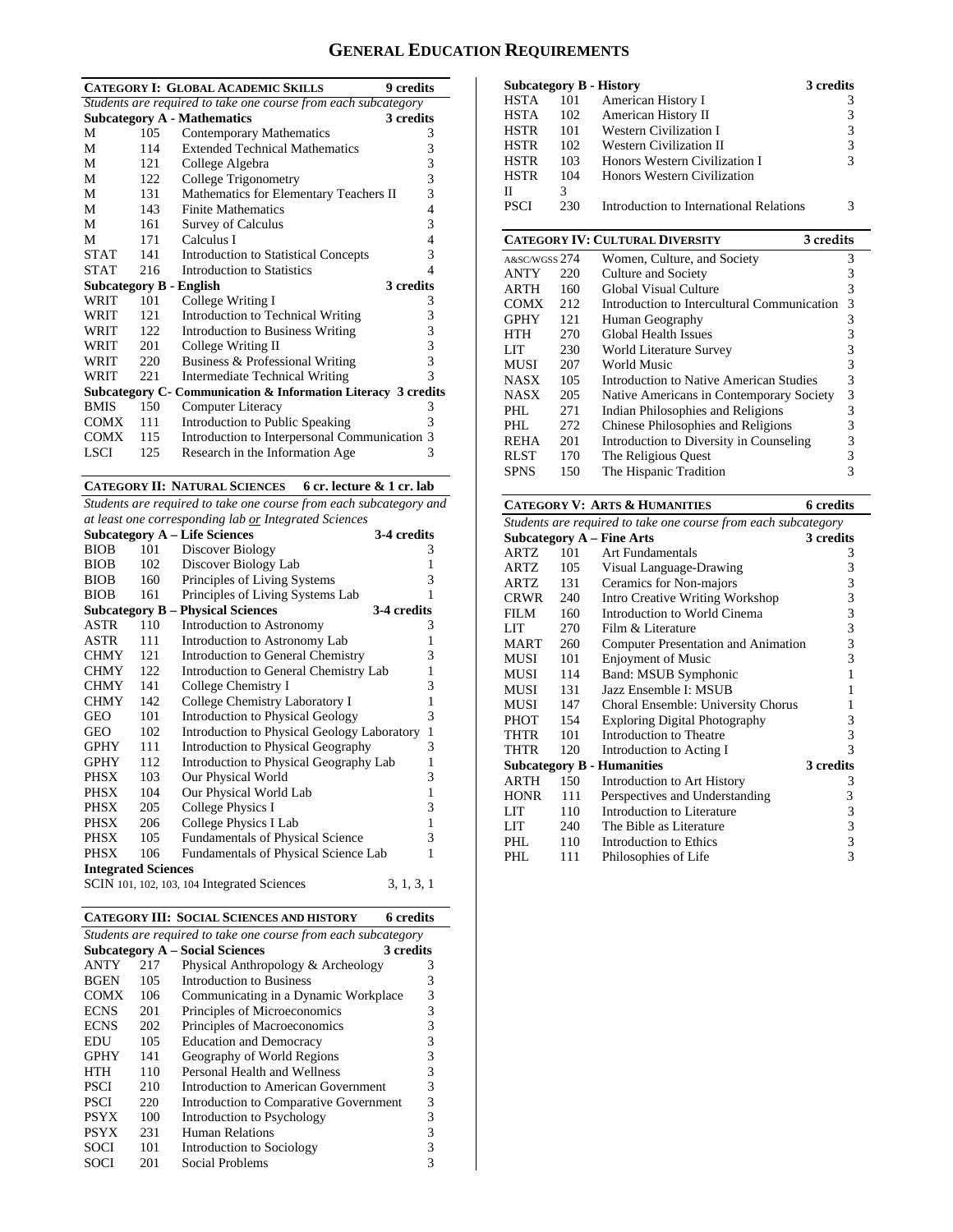| Course                                                             |  |  | Credits Grade Semester | Equivalent |  |  |
|--------------------------------------------------------------------|--|--|------------------------|------------|--|--|
| A minimum grade of C or better is required in all major coursework |  |  |                        |            |  |  |

|                         |                             |                     | A minimum graae of C or better is required in all major coursework |  |  |
|-------------------------|-----------------------------|---------------------|--------------------------------------------------------------------|--|--|
| <b>Required Courses</b> |                             |                     |                                                                    |  |  |
|                         | <b>Core Theory Sequence</b> |                     |                                                                    |  |  |
| <b>MUSI</b>             | 105                         | Music Theory I      | 3                                                                  |  |  |
| <b>MUSI</b>             | 106                         | Music Theory II     | 3                                                                  |  |  |
| <b>MUSI</b>             | 135                         | Keyboard Skills I   |                                                                    |  |  |
| <b>MUSI</b>             | 136                         | Keyboard Skills II  |                                                                    |  |  |
| <b>MUSI</b>             | 140                         | Aural Perception I  |                                                                    |  |  |
| <b>MUSI</b>             | 141                         | Aural Perception II |                                                                    |  |  |

| MSUB)                           |     | Four (4) credits selected from the following performance ensembles, any of which may be repeated:<br>*MUSI 114 (Band: MSUB Symphonic), MUSI 131 (Jazz Ensemble: MSUB), and *MUSI 147 (Choral Ensemble: University Chorus |                |  |  |
|---------------------------------|-----|--------------------------------------------------------------------------------------------------------------------------------------------------------------------------------------------------------------------------|----------------|--|--|
|                                 |     |                                                                                                                                                                                                                          |                |  |  |
|                                 |     |                                                                                                                                                                                                                          |                |  |  |
|                                 |     |                                                                                                                                                                                                                          |                |  |  |
|                                 |     |                                                                                                                                                                                                                          |                |  |  |
|                                 |     |                                                                                                                                                                                                                          |                |  |  |
|                                 |     | Four credits of Applied Study selected from one of the following:<br>MUSI 195 A, B, C, D, E, F, G, H, I, J, K, L, M, N, O, or P                                                                                          |                |  |  |
|                                 |     |                                                                                                                                                                                                                          |                |  |  |
|                                 |     |                                                                                                                                                                                                                          |                |  |  |
|                                 |     |                                                                                                                                                                                                                          |                |  |  |
|                                 |     |                                                                                                                                                                                                                          |                |  |  |
| *MUSI                           | 101 | Enjoyment of Music                                                                                                                                                                                                       | 3              |  |  |
| <b>AMUSI</b>                    | 207 | <b>World Music</b>                                                                                                                                                                                                       | 3              |  |  |
| ${\rm MUSI}$                    | 301 | Music History I                                                                                                                                                                                                          | 3              |  |  |
| <b>MUSI</b>                     | 302 | Music History II                                                                                                                                                                                                         | 3              |  |  |
| <b>MUSI</b>                     | 498 | Internship/Cooperative Education<br>(Required to take over 3 semesters; 3 credits/semester)                                                                                                                              | 9              |  |  |
| <b>MUST</b>                     | 294 | Seminar: Recording Technology I                                                                                                                                                                                          | 2              |  |  |
| <b>MUST</b>                     | 394 | Seminar: Recording Technology II                                                                                                                                                                                         | 2              |  |  |
| Electives in Music: (7 credits) |     |                                                                                                                                                                                                                          | $\overline{7}$ |  |  |
|                                 |     |                                                                                                                                                                                                                          |                |  |  |
|                                 |     |                                                                                                                                                                                                                          |                |  |  |
|                                 |     |                                                                                                                                                                                                                          |                |  |  |

^This course may only be counted towards the required courses, not the General Education requirements.

\*May satisfy General Education requirements.

| <b>Business Core Requirements</b> |     |                                    |   |  |  |  |
|-----------------------------------|-----|------------------------------------|---|--|--|--|
| <b>ACTG</b>                       | 201 | Principles of Financial Accounting |   |  |  |  |
| <b>BGEN</b>                       | 235 | <b>Business Law</b>                | 3 |  |  |  |
| <b>BMGT</b>                       | 329 | Human Resource Management          | 3 |  |  |  |
| <b>BMGT</b>                       | 335 | Management & Organization          | 3 |  |  |  |
| <b>BMKT</b>                       | 325 | Principles of Marketing            | 3 |  |  |  |
| <b>BMKT</b>                       | 350 | Social Media Marketing             | 3 |  |  |  |
| *ECNS                             | 201 | Principles of Microeconomics       | 3 |  |  |  |